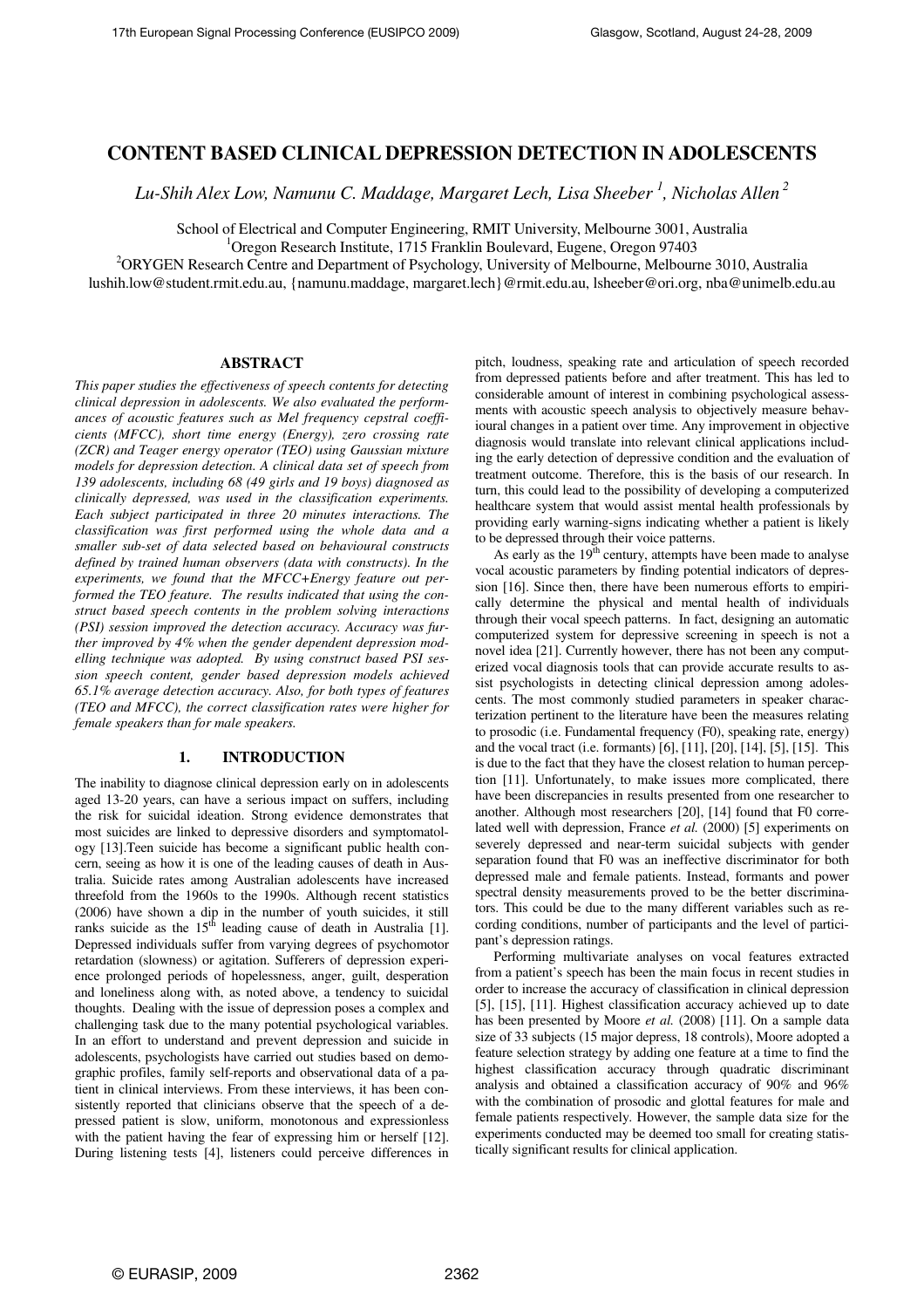In this paper, we tested the use of features such as mel frequency cepstral coefficients (MFCC), energy, zero-crossing, delta MFCCs and delta-delta- MFCCs in automatic detection of clinical depression in adolescents. Although MFCCs have been widely used in speaker recognition, limited studies have been performed in the area of stress or clinical depression classification. It was shown that stress classification using these features provided better classification accuracy in text-dependent models [22]. For comparison purposes, Teager energy operators (TEO) which has shown good accuracy and reliability in emotional stress classification is also explored.

# **2. ANALYSIS METHOD**

Figure 1 depicts the proposed framework that models the contents of depressed and control subjects. For both training and testing phases, we first detect the voiced frames in the pre-processing stage. Secondly, MFCC feature coefficients are extracted from these voiced frames. In the training phase, two Gaussian mixture models (GMMs) are then trained using the extracted features belonging to depressed and control subjects.



Figure 1: Modelling of depressed and control subjects.

In the testing phase, the decision on whether the subject is depressed or control is taken when more than 50% of utterances from the subject belongs to that particular class. The following subsections explain the pre-processing, feature extraction and depressed/control content modelling steps.

### **2.1 Pre-Processing**

We use linear prediction based technique explained in [3] to detect voiced regions. First, the speech signal is normalized based on the maximum amplitude and then segmented into 25msec, 50% overlapped frames using a rectangular window. Then  $13<sup>th</sup>$  order linear prediction coefficients (LPCs) are calculated per frame. Energy of the prediction error and the first reflection coefficient  $r<sub>l</sub>$  are calculated and a threshold is empirically set to detect voiced frames.

$$
r_{1} = \frac{\frac{1}{N} \sum_{n=1}^{N-1} s(n) s(n+1)}{\frac{1}{N} \sum_{n=1}^{N} s(n) s(n)}
$$
(1)

Eq. (1) explains the calculation of the first reflection coefficient  $r<sub>l</sub>$ , where N is the number of samples in the analysis frame and  $s(n)$  is the speech sample. Silence frames which are considered as unvoiced, are also removed in the pre-processing. Detected voiced frames are then concatenated for feature extraction.

### **2.2 Feature Extraction**

Mel frequency cepstral coefficients (MFCC) which have been effectively used for speech content characterization are based on the linear speech production models which assume that airflow propagates in the vocal tract as a linear plane wave. According to Teager [19] on the other hand, this assumption may not hold since the true source of sound production is actually coming from the vortex-flow interactions that are non-linear. For example, in stress speech, the fast air flow causes vortices to be located near the false vocal fold area and this provides additional excitation signals other than pitch [22], [19]. Thus, we further investigate both MFCCs and TEOs strength for modelling clinical depression. The following subsections briefly discuss the computation of MFCC and TEO.

### *2.2.1 Mel Frequency Cepstral Coefficients*

The mel frequency cepstral coefficients have been widely used in speech processing. A mel is a unit of measure of perceived pitch. It does not correspond linearly to the physical frequency of the tone, as the human auditory system apparently does not perceive the pitch in a linear manner. The relationship between linear frequency scale (*Flinear*) and the log frequency scale (*Flog*) is explained in Eq. (2) where C is a scaling factor which controls the span of *Log<sup>10</sup>* frequency scale. When C is set to 700, the log frequency scale then becomes mel scale or  $(F_{log} = F_{mel})$ .

$$
F_{\text{log}} = \frac{C \log_{10}}{\log_{10} 2} [1 + \frac{F_{\text{linear}}}{C}]
$$
 (2)

To calculate the positions of filters to cover spectral regions, first filters are linearly positioned in the mel frequency scale and transformed back to linear frequency scale. Using this filter bank we compute the MFCCs. The output  $Y(i)$  of the  $i<sup>th</sup>$  filter in the linear frequency scale is defined in Eq. (3), where S(.) is the signal spectrum,  $H_i(.)$  is the i<sup>th</sup> filter, and m<sub>i</sub> and n<sub>i</sub> are boundaries of the i<sup>th</sup> filter.

$$
Y(i) = \sum_{j=m_i}^{n_i} \log_{10}[S(j)]H_i(j)
$$
 (3)

Eq. (4) describes the computation of  $n<sup>th</sup>$  MFCC,  $k<sub>i</sub>$  is the center frequency of the  $i<sup>th</sup>$  filter, and N and N<sub>cb</sub> are number of frequency sample points and number of filters, respectively.

$$
C(n) = \frac{2}{N} \sum_{i=1}^{N_{\text{obs}}} Y(i) \cos(k_i \frac{2\pi}{N} n)
$$
 (4)

### *2.2.2 Delta and Delta-Delta-MFCC*

Another popular feature arrangement which can capture the temporal information is the inclusion of the first and second order derivatives (Delta and Delta-Delta) of MFCCs combined with the original MFCCs. The Delta and the Delta-Delta MFCCs are calculated using the following formula:

$$
d_{i} = \frac{\sum_{\theta=1}^{\Theta} \theta(c_{i+\theta} - c_{i-\theta})}{2\sum_{\theta=1}^{\Theta} \theta^{2}}
$$
 (5)

where  $d_t$  is a delta coefficient at time t and it is computed in terms of the corresponding static coefficients from  $c_{t-Θ}$  to  $c_{t+Θ}$ . The  $Θ$  is the size of the window which provides information about spectral changes in the neighbouring frames respective to current frame  $c_t$ . The same formula is applied to the Delta coefficients to obtain the Delta-Delta coefficients. For our experiments, the window size is set Θ=2 to obtain both Delta and Delta-Delta coefficients.

#### *2.2.3 Energy and Zero-Crossing*

The logarithmic of short-term energy  $E_s$  (m) and the number of zero crossings  $Z_s$  (number of times the signal sequence changes sign), within a frame are also important features in speech analysis which can be easily obtained using the following two formulas:

$$
E_s(m) = \log \sum_{n=m-N+1}^{m} s^2(n)
$$
 (6)

$$
Z_{n} = \ell \left\{ \frac{\left[ \text{sgn}\{s(n)\} - \text{sgn}\{s(n-1)\} \right]}{2} \text{ where, } \text{sgn}\{s(n)\} \right\} \begin{cases} +1, & \text{snp20} \\ -1, & \text{snp30} \end{cases} \tag{7}
$$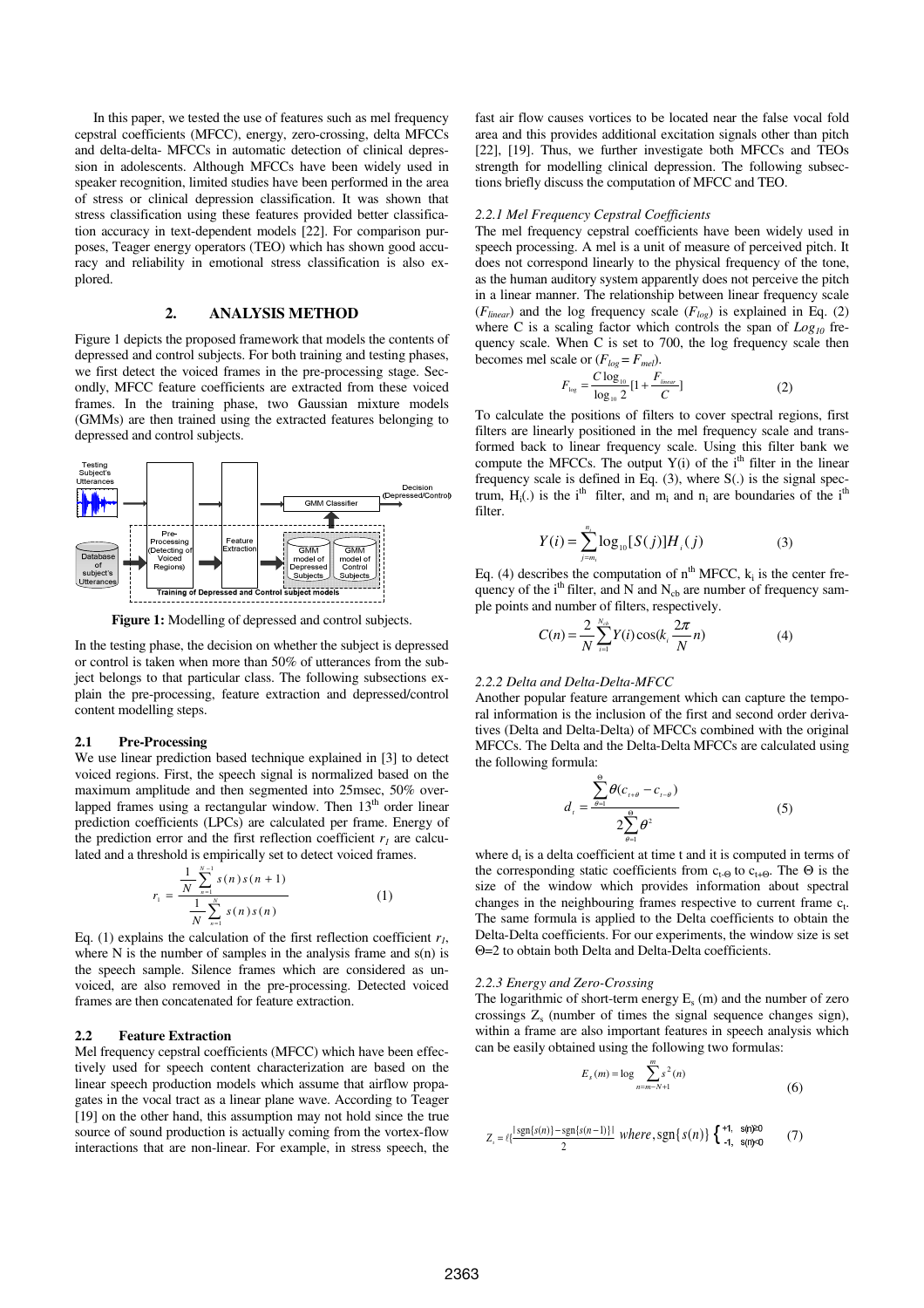Hence, we add both short-term log energy and zero-crossing as extra features to MFCCs.

#### *2.3.1 Teager Energy Operator (TEO)*

Modelling the time-varying vortex flow is a challenging task and Teager [19] devised a simple algorithm which uses a non-linear energy-tracking operator called the Teager energy operator (TEO). The Teager energy operator (TEO) in a discrete form [9] is defined as

$$
\Psi[x(n)] = x^2(n) - x(n+1)x(n-1)
$$
 (8)

where  $\Psi$ [.] is the Teager energy operator (TEO) and  $x(n)$  is the sampled speech signal.

# *2.3.2 TEO Critical Band Based Autocorrelation Envelope (TEO-CB-Auto-Env)*

As proposed by Zhou [22], it is more convenient to break the bandwidth of the speech spectrum into smaller bands (also known as critical bands) before calculating the TEO profile (Eq.8) for each independent band. Gabor bandpass filter [10] as shown in Figure 2(b) is implemented to separate voiced utterances into 16 critical bands. The TEO profile is then calculated for each of the bands. The Gabor-filtered TEO stream is then segmented into frames. The autocorrelation of the TEO output is computed and the area under the normalized autocorrelation envelope is calculated to give the *TEO-CB-Auto-Env* features. We follow the same frequency range for the 16 critical bands as in  $[22]$ . As an example, Figure 2(c) shows the TEO profile waveform from critical band 9 (between 1080 Hz -1270 Hz) and figure 2(d) shows the normalized autocorrelation of one frame from the TEO profile output waveform.



**Figure 2:** TEO-Auto-Env feature extraction for Critical Band 9. (a) Voiced part of utterance (b) Gabor band-pass filter (c) TEO profile after Gabor band-pass filter (d) TEO autocorrelation of one frame.

### **2.3 Gaussian Mixture Model (GMM)**

Gaussian mixture model has been effectively used in speech information modelling tasks such as speaker recognition and spoken languages identification. A Gaussian mixture model is a simple linear superposition of Gaussian components, aimed at providing a richer class of density models than a single Gaussian as given in Eq. (9), where x is a D- dimensional random vector (i.e.  $X = \{x_1, x_2, \ldots, x_N\}$ ) and K is the number of Gaussian densities. Each Gaussian density  $N(x|\mu_k, \sum_k)$  is called a component of the mixture and has its own mean  $\mu_k$  and covariance  $\sum_k$ .

$$
p(x) = \sum_{k=1}^{K} \pi_k N(x | u_k, \Sigma_k)
$$
 (9)

The parameters  $\pi_k$  are called mixing coefficients. If we integrate both sides of Eq. (9) with respect to x, and note that both  $p(x)$  and the individual Gaussian components are normalized, we will obtain the following expression:

$$
\sum_{k=1}^{K} \pi_k = 1 \tag{10}
$$

In the training process, the maximum likelihood (ML) estimation used by the GMM shown in Figure 1 is used to compute model parameters which maximize the likelihood of GMM using expectation-maximization algorithm for the given training data. Each model is trained with 3 iterations every time the number of Gaussian mixture components is increased. Diagonal covariance matrices are used instead of full covariance for computational efficiency purposes. We use HTK toolbox<sup>1</sup> to implement the Gaussian mixture models in the classification of clinical depression.

# **3. EXPERIMENTS & RESULTS**

The database described here was obtained as a result of collaboration with the Oregon Research Institute, USA (ORI). This database consists of video and audio recordings of 139 adolescents (93 girls and 46 boys) with their respective parents participating in three different types of 20-min interactions: 1) Event planning interaction (EPI), 2) Problem-solving interaction (PSI) and 3) Family consensus interaction (FCI). Through self-report and interview measures of the adolescence's depression evaluated by research staff from ORI [17], 68 (49 girls and 19 boys) were diagnosed as suffering from Major Depressive Disorder (MDD), and the remainder (44 girls and 27 boys) were healthy controls (i.e., no current or lifetime history of MDD). The depressed and healthy groups were matched on their demographic data which included their sex, race and age. The adolescents were between 12 and 19 years old. As will be discussed in the later part of this section, the PSI, which shows higher separation results over the other interactions or combined interactions, is described here in detail. A more detailed description on the other interactions can be found at [7]. Upon starting the interaction for the PSIs, parents and adolescents mutually agreed on two topics of disagreement that were completed from a questionnaire. Each family unit was then asked to discuss the problems, one at a time, and try to come to some resolution that was mutually agreeable to all parties. Each problem was discussed for 10 minutes, resulting in a total of 20 minutes of observational data for each family. The video recordings were manually coded by psychologists using the Living-In-Family-Environments (LIFE) coding system. The LIFE coding system [7], [8] is an event-based coding system recorded in realtime and was developed to accurately capture specific behaviours representative of depressed individuals and that would effectively discriminate between their behaviour and those of non depressed individuals. It is designed to annotate the specific timeline of various emotions (called affect codes) and verbal components (called content codes) displayed by the subject's speech during the whole course of the interaction. The LIFE code is composed of 27 content codes and 10 affect codes. The audio segments displaying these emotions and verbal content are extracted from the video recordings based on the time annotations. The average speech utterance extracted is around 2 to 3 seconds long and its original sampling rate is decimated by a factor of 4. This is done by first using an antialiasing filter, followed by downsampling the audio signal from 44.1 kHz to 11 kHz sampling rate. For our experiments, the audio was converted from stereo to mono channel format.

The speech corpus was extracted in two alternative ways:

- Annotating the separate interactions and combined interactions without using any behavioural constructs
- Annotating the separate interactions and combined interaction using behavioural constructs

In the first annotation method, interactions prepared without using any constructs can be described as low-level coding. This is where

 $\overline{a}$ 

<sup>1</sup> http://htk.eng.cam.ac.uk/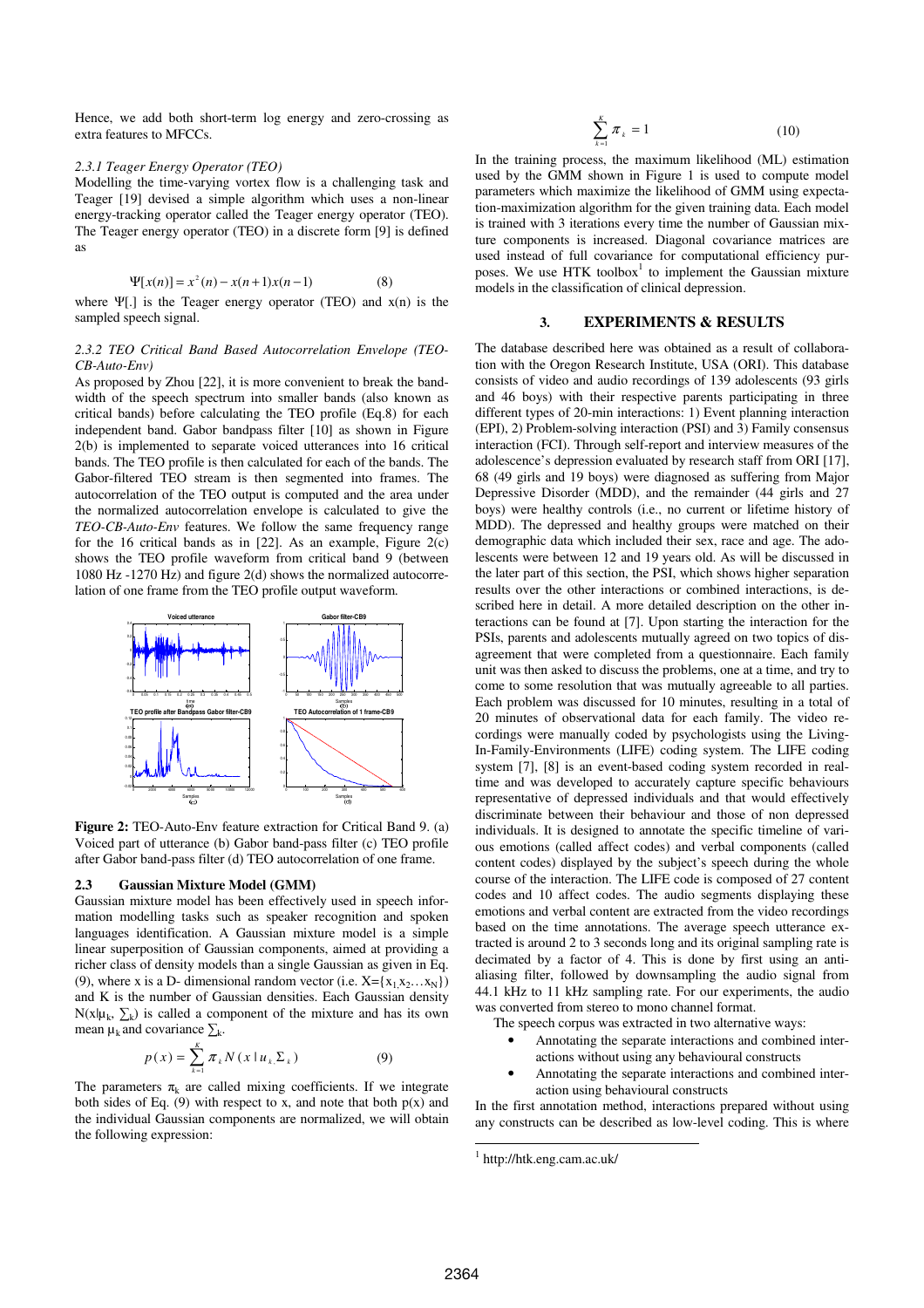all content codes with their respective affect codes are extracted. Conversely, for the second annotation method, interactions prepared based on behavioural constructs can be described as high-level coding. The constructs methodology was developed by behavioural researchers from ORI [8]. The constructs were created by pairing up selected content codes and affect codes into four main classes that represent *aggressive, depressive, facilitative*, and *problem solving* behaviours. The following describes the experimental setup in modelling adolescents' depression.

# **3.1 Feature Selection**

It was found in the literature that the Mel frequency cepstral coefficient (MFCC) and Teager Energy Operator (TEO) features performed well characterizing depressed speech contents. Thus, its strengths were also examined in our experiments. Due to high performances in modelling speech contents, GMM were employed for modelling depressed and control classes. First, optimization of the parameters in the MFCC was carried out to maximise the detection accuracy of depressed and control subjects. The correct classification accuracy was plotted as a function of 1) number of filters (from 10 to 60 with a step size of 10; and 2) number of coefficients (from 6 to 30 with a step size of 6). Based on these plots we selected the number of filters and the number of coefficients that were giving the highest value of classification accuracy. For the MFCC parameter optimization, half of the utterances per subject (10 min of speech) were used and divided equally for training 1024 Gaussian mixtures by iteratively increasing the number of Gaussian mixture components by a factor of two (i.e. 2, 4, 8, 16, 32) for depressed and control classes. It was found that 30 filters in the filter bank and 12 coefficients maximized the correct classification accuracy. Optimized MFCC parameters and full speech corpus were then used in further experiments. Around 50% of the total number of subjects containing 33 depressed (23 girls and 10 boys) and 34 control subjects (21 girls and 13 boys) were used as our testing data. Subject utterances were tested based on the length of the utterances extracted from the behavioural construct coding. Additional features such as short-term energy and zero-crossing rates were then added to observe if they would introduce additional improvements in the correct classification rates. Although it was found that adding zerocrossing to MFCCs (with energy included) did not improve results, adding short-term energy alone improved the classification rate by 2%. Incorporating velocity (delta) and acceleration (delta-delta) coefficients to the original 13 coefficients (MFCCs+Energy) also improved the correct classification accuracy by around 3%. Thus we combined both the MFCC and Energy features and computed 39 coefficients per feature vector by including both velocity and acceleration coefficients.

# **3.2 Content based depression detection**

Experiments based on increasing the number of Gaussians by a factor of two was carried out using data from separate interactions (EPI, PSI and FCI) and combined interactions (EPI+PSI+FCI) without and with behavioural construct annotations. Table 1 summarizes the average classification accuracy (subject level) which was cross validated using 4 turns of training and testing data sets for depressed and control classes. Results in the first row (EXP 1) explain the rate of correct classification accuracies for all combined interactions (EPI+PSI+FCI) when gender information is not taken into consideration at modelling level, whereas the results in EXP 2, were based on the gender based models. EXP 3 and EXP 4 presents the same format as described in EXP1 and EXP 2 but this time results were based on each individual session (EPI, PSI, and FCI). EXP 1 to EXP 4 didn't select the utterances based on the behavioural constructs for training and testing. However, results in both EXP 5 and EXP 6 were based on the behavioural construct annotated utterances. It was initially expected that higher classification rates should be given when using the data without behavioural constructs as it contained all the affect and content codes which reflects detailed information about the mental status of the subjects. However, it was found that the behavioural construct-based reduction of the data using problem solving interaction (PSI) produced higher classification rates (see EXP 5 and EXP 6), which suggests the importance in using only certain emotion based speech contents in detecting depression. This is consistent with psychologist evaluations in [17], that calculate single statistical measures such as mean, variance and z-scores on the timing durations of PSI of each subject using the behavioural construct based methodology. This finding is predictable given that the PSI is the interaction task that is most likely to elicit conflictual interactions, and that many previous studies have shown that levels of conflict in family environments are a particularly strong correlate of adolescent's depression [18]. As such it is not unexpected that the interaction task that elicits the most conlflictual interactions is the one that most accurately distinguishes the depressed and control participants.

Table 1: Correct classification rates using MFCC + energy for different interactions and combined interactions.

| EXP No | Gender      | Constructs | EPI   | PSI   | FCI   |  |
|--------|-------------|------------|-------|-------|-------|--|
|        | independent | No         | 56.97 |       |       |  |
| ∍      | dependent   | No         | 60.69 |       |       |  |
|        | independent | No         | 57.96 | 55.8  | 50.66 |  |
|        | dependent   | No.        | 56.97 | 55.86 | 60.10 |  |
|        | independent | Yes.       | 48.93 | 59.88 | 56.29 |  |
| 6      | dependent   | Yes.       | 54.81 | 6211  | 54.41 |  |

From the results in EXP 5 and EXP 6, we found ~4% accuracy improvement with the gender based depression modelling in PSI session. This clearly indicates presence of gender oriented differences in the complexity of depression symptoms which is consistent with conclusions presented in [2]  $&$  [17]. Since PSI was giving relatively higher results for EXP5 and EXP6, the two experiments were resimulated but this time we iteratively increased the number of Gaussian mixtures sequentially ranging from 1 to 200. This was done to see if further improvement in classification accuracy could be achieved. As shown in table 2, by sequentially increasing the number of Gaussian mixtures, it gave a ~5% increase in average classification rate for the gender dependent model as compared to EXP6. In both of Tables 2&3, adolescent females performed better in detecting depression over their male counterparts when using MFCC+Energy features and TEO based features, with an improve accuracy of ~5% and ~17% respectively. This could be due to the fact that psychologists have observed that female adolescents experience substantially higher levels of depressive symptoms than do males [2].

**Table 2:** Correct classification results – MFCC + Energy features.

| <b>Problem Solving Interaction (PSI) with constructs</b> |                                       |                           |                                     |         |  |  |  |
|----------------------------------------------------------|---------------------------------------|---------------------------|-------------------------------------|---------|--|--|--|
| <b>Testing dataset</b>                                   | <b>Training dataset</b>               | <b>Number of Gaussian</b> | <b>Classification accuracy in %</b> |         |  |  |  |
|                                                          |                                       | <b>Mixtures</b>           | <b>Depressed</b>                    | Control |  |  |  |
| Male + Female<br>subjects                                | Male+Female<br>subjects               | 19                        | 60.24                               | 59.64   |  |  |  |
|                                                          | Male subjects only Male subjects only | 182                       | 61.67                               | 67.99   |  |  |  |
| Female subjects<br>Female subjects<br>only<br>only       |                                       | 27                        | 64.75                               | 65.91   |  |  |  |

Due to previously reported higher performances, the performances of MFCC+Energy feature setup with TEO based feature were compared. Table 3 show the classification accuracies when using the TEO based feature as described in Section 2.3.1. The TEO based feature was only applied to the data with behavioural constructs since as it was shown in Tables 1&2 that the behavioural construct